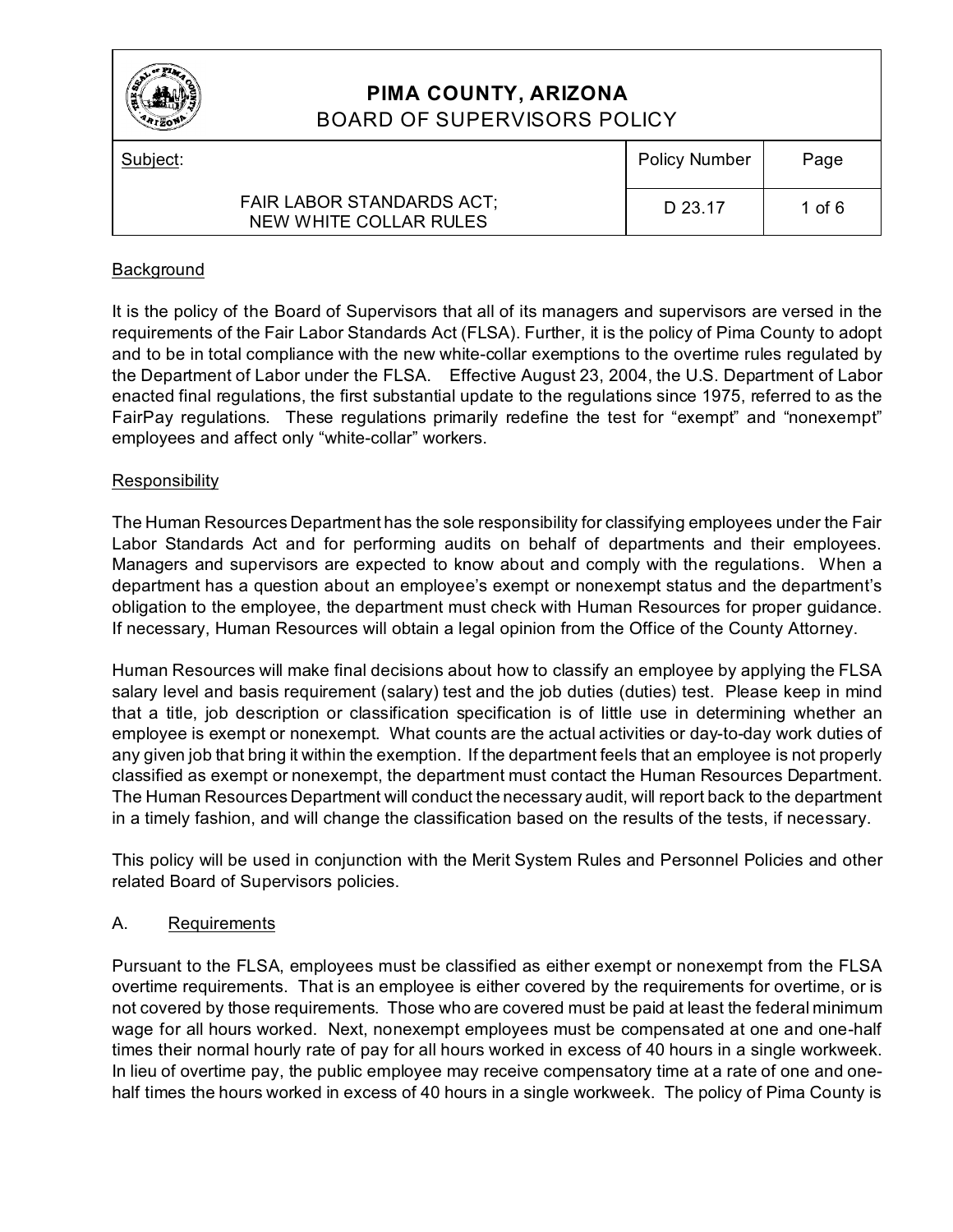| Subject:                                                   | <b>Policy Number</b> | Page     |
|------------------------------------------------------------|----------------------|----------|
| <b>FAIR LABOR STANDARDS ACT:</b><br>NEW WHITE COLLAR RULES | D 23.17              | $2$ of 6 |

to allow Appointing Authorities to determine whether to pay overtime or to give compensatory time for overtime hours worked.

### B. Exceptions to the Overtime Pay Requirements

Exceptions to the overtime pay requirement are referred to as the white-collar exemptions. An exempt employee must be classified as Executive (E), Administrative (A), Professional (P) and a special test exists for those in Computer Software. The salary and duties tests required for an employee to be classified in any of these categories as exempt from the requirements of the FLSA must be met in each and every individual instance.

Also, pursuant to the FLSA, those classified as executive, administrative or professional may receive, under certain circumstances, overtime pay or compensatory time without destroying their exempt status. Only the Board of Supervisors has the authority to grant exempt employees the ability to receive overtime pay or compensatory time by classifying these employees as nonexempt for the purpose of receiving overtime pay. The Board of Supervisors will approve this action only in rare instances. A justification for doing so must be submitted to Human Resources and authorized by the County Administrator for submission to the Board of Supervisors for final discussion and review. At the discretion of the County Administrator, this request will not be considered if it has an adverse budgetary impact and may require a compensatory analysis and adjustment to salary and/or the salary range.

### C. Major Impact of FairPay Regulations

- 1. The new regulations affect only "white collar" workers and do not apply to blue-collar workers who perform work involving repetitive operations with their hands, physical skill, and energy. The latter workers will still qualify to receive overtime pay. The new regulations also do not apply to police officers, fire fighters, EMT deputies and other similar jobs.
- 2. Under the new regulations, workers earning less than \$23,660 per year or \$455 per week are guaranteed overtime protection. That means if you have an employee who makes less than \$23,660, no matter what his or her duties are, he/she is guaranteed to be paid overtime for hours worked over 40 hours a week.
- 3. Under the FairPay regulations, salaried employees can now be suspended without pay in fullday increments without destroying their exemption from the overtime requirements. However, exempt employees may only be suspended for infractions of "workplace conduct" rules that apply to all employees. For purposes of suspension of white-collar workers, workplace misconduct is defined very narrowly and is limited to serious misconduct like sexual harassment, violence, drug and alcohol violations, or violations of state and local laws.

Example: an exempt employee threatens a co-worker and actually physically assaults the coworker. The incident is reported by the department in compliance with the County's workplace violence policy prohibiting such action. This results in the exempt employee being suspended for three days without pay. Under the new FairPay regulations, this is acceptable.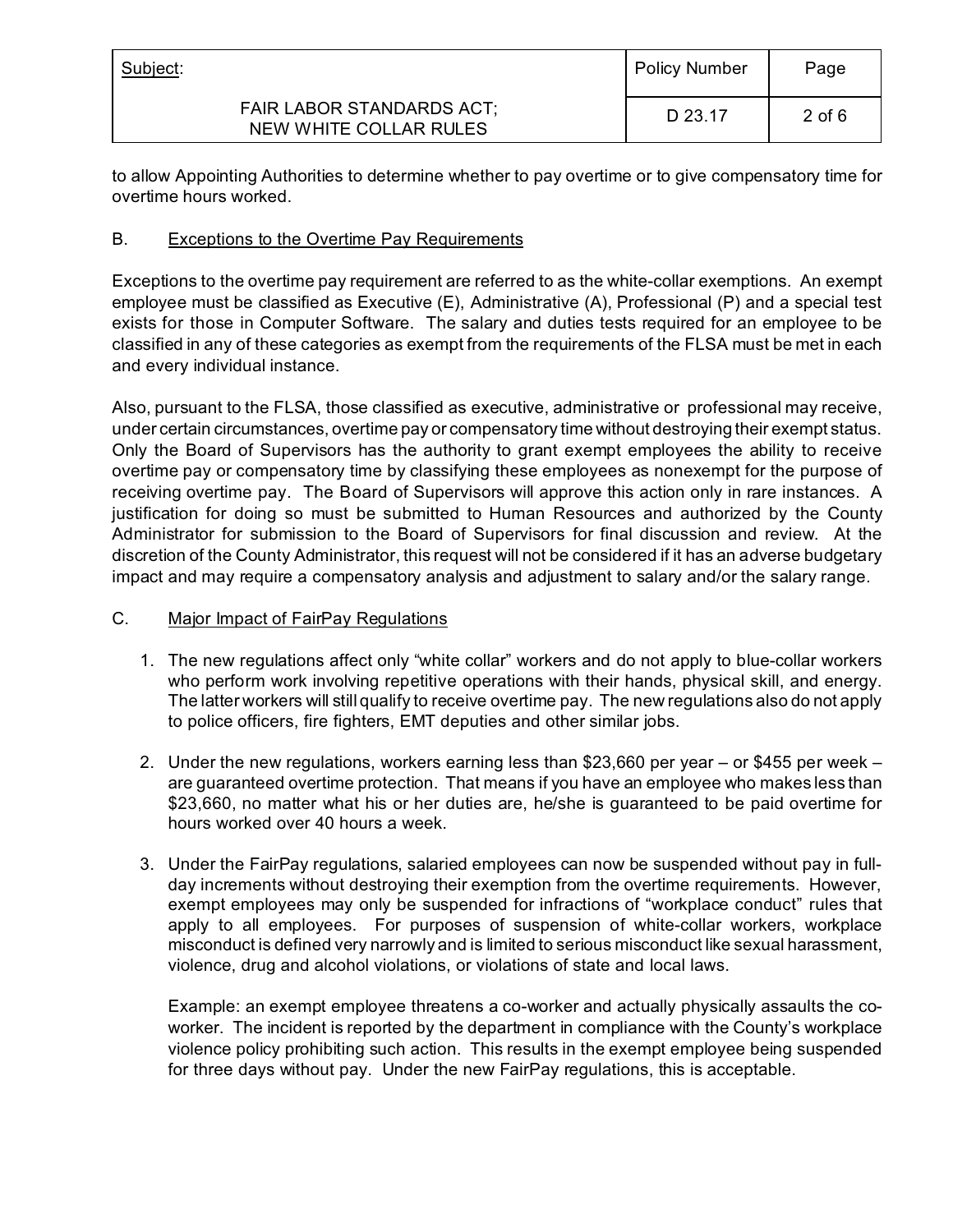| Subject:                                                   | <b>Policy Number</b> | Page   |
|------------------------------------------------------------|----------------------|--------|
| <b>FAIR LABOR STANDARDS ACT:</b><br>NEW WHITE COLLAR RULES | D 23.17              | 3 of 6 |

### D. Allowable Reductions from an Exempt Employee's Salary

- 1. An exempt employee's salary may be reduced under certain circumstances. Also, requiring employees to use accrued leave, such as vacation, sick or administrative leave is not a salary deduction and is therefore allowable. Generally, if an employee is voluntarily absent from work, an employer may lawfully make deductions from the employee's salary. Also, if an employee does not provide any work in a workweek, the employee generally does not need to be paid for that work period. Permissible deductions include:
- Deductions for absences of a day or more for personal leave and for sickness or disability. (Also, see public agency exemption below.)
- Deductions for budget-related furloughs.
- Deductions made in good faith as penalties for violations of safety rules of major significance. The deductions may be made in any amount, except Pima County requires deductions to be made in full day increments for these violations.
- Deductions made in full day increments and in good faith for infractions of workplace conduct rules. The discipline and deductions must be based on a written policy that is applied uniformly to all employees and must be made for a full day or more.
- The new FLSA regulations provide that if an exempt employee uses Family and Medical Leave Act (FMLA) leave to take off part of a day or part of a workweek, the employer may reduce the exempt employee's pay by the amount of time taken off without violating the salary basis test.
- 2. Public Accountability Exception

The rule that an employer cannot make deductions from the salary of an exempt employee who is only absent for a part of the day is a rule in the private sector and does not apply to the public sector. The amended regulations retain the public accountability exception, and Pima County will follow the public accountability exception and allow deductions from the salary of employees for voluntary "partial day" absences. The pay is allowed to be reduced or such employee to be placed on leave without pay for absences for personal reasons or because of an illness or injury of less than one work day (or more) when accrued leave is not used by an employee because:

- Permission for its use has not been sought or has been sought and denied;
- Accrued leave has been exhausted; or
- The employee chooses to use leave without pay.
- E. Nonallowable Reductions in an Exempt Employee's Salary

An employee's salary cannot be docked for jury duty, attendance as a witness, or temporary military leave. However, Pima County may offset any amounts received by an employee as jury fees, witness fees, or military pay against the salary due for that particular workweek without loss of the exemption.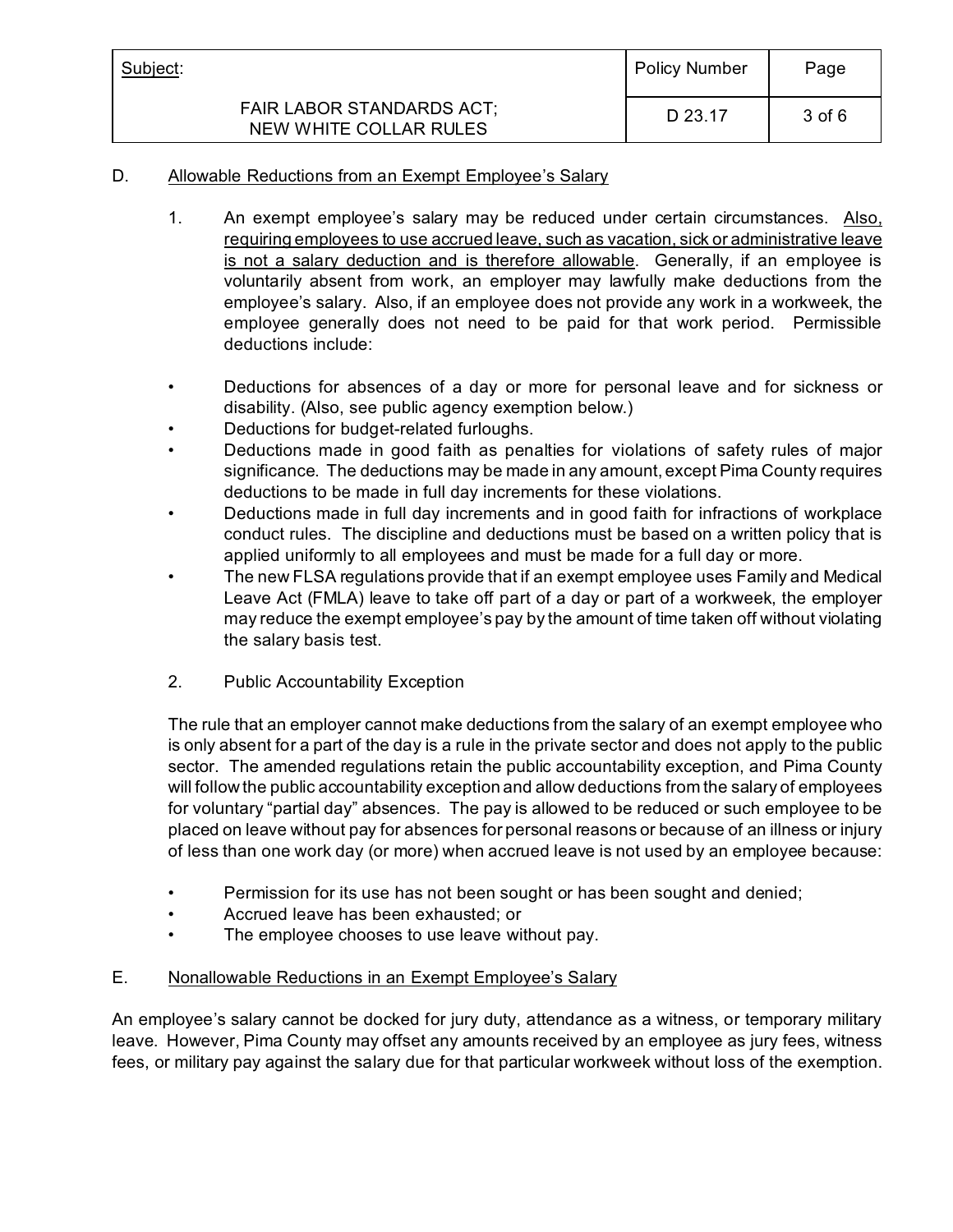| Subject:                                                   | <b>Policy Number</b> | Page   |
|------------------------------------------------------------|----------------------|--------|
| <b>FAIR LABOR STANDARDS ACT:</b><br>NEW WHITE COLLAR RULES | D 23.17              | 4 of 6 |

## F. New Changes to the White-Collar Employees

- No more straw bosses. The old regulations identified obsolete occupations such as straw bosses, legmen, and keypunch operators. These job classifications have been removed from the regulations.
- Highly compensated workers can be denied overtime. Employees who make at least \$100,000 a year, perform office or nonmanual work, and perform one or more exempt duties do not have to be paid overtime.
- A line is drawn between white and blue collars. The new regulations specifically list over 800 blue-collar occupations that are not covered by the exemptions to help an employer to make a determination.

### G. A Safe Harbor

The new FairPay regulations narrow, and therefore lessen, employer liability for improper deductions. In doing so, they put a high burden on supervisors and managers. Previously, if an improper deduction were made, other employees in that job classification would lose their exempt status as well – even if they were in another location and reported to a different manager and their pay had never been docked. Now, if a manager makes an impermissible deduction, the only employees who may lose their exempt status are those that were in the same job classification and worked for the same manager during the same period of time. Further, the new regulations provide that the exemption will only be lost if there is a "pattern and practice of improper deductions."

### H. Salary Level and Basis Requirement Test

The salary test is two-pronged and both prongs must be met. Prong 1, referred to as the standard test, requires exempt employees to receive a salary of \$455 per week. Prong 2 requires that the employee be paid on a salary basis by receiving "a predetermined amount of salary, on a weekly or less frequent basis, that is not subjected to reduction because of variations in the quality and quantity of work."

### I. Job Duties Test

The new Job Duties test eliminates the short and long tests, and concentrates on the duties actually performed which must include, in general, the exercise of independent judgment, the supervision of other employees, or require special education or expertise. The duties test must also be met as follows:

### 1. Executive Duties

The new regulations require that an exempt employee classified as "executive":

- Has a primary duty to manage the enterprise or a recognized department or subdivision;
- Customarily and regularly directs the work of two or more other employees; and
- Has authority to hire or fire other employees (or whose recommendations as to hiring, firing, promotion or other change of status of other employees are given particular weight.)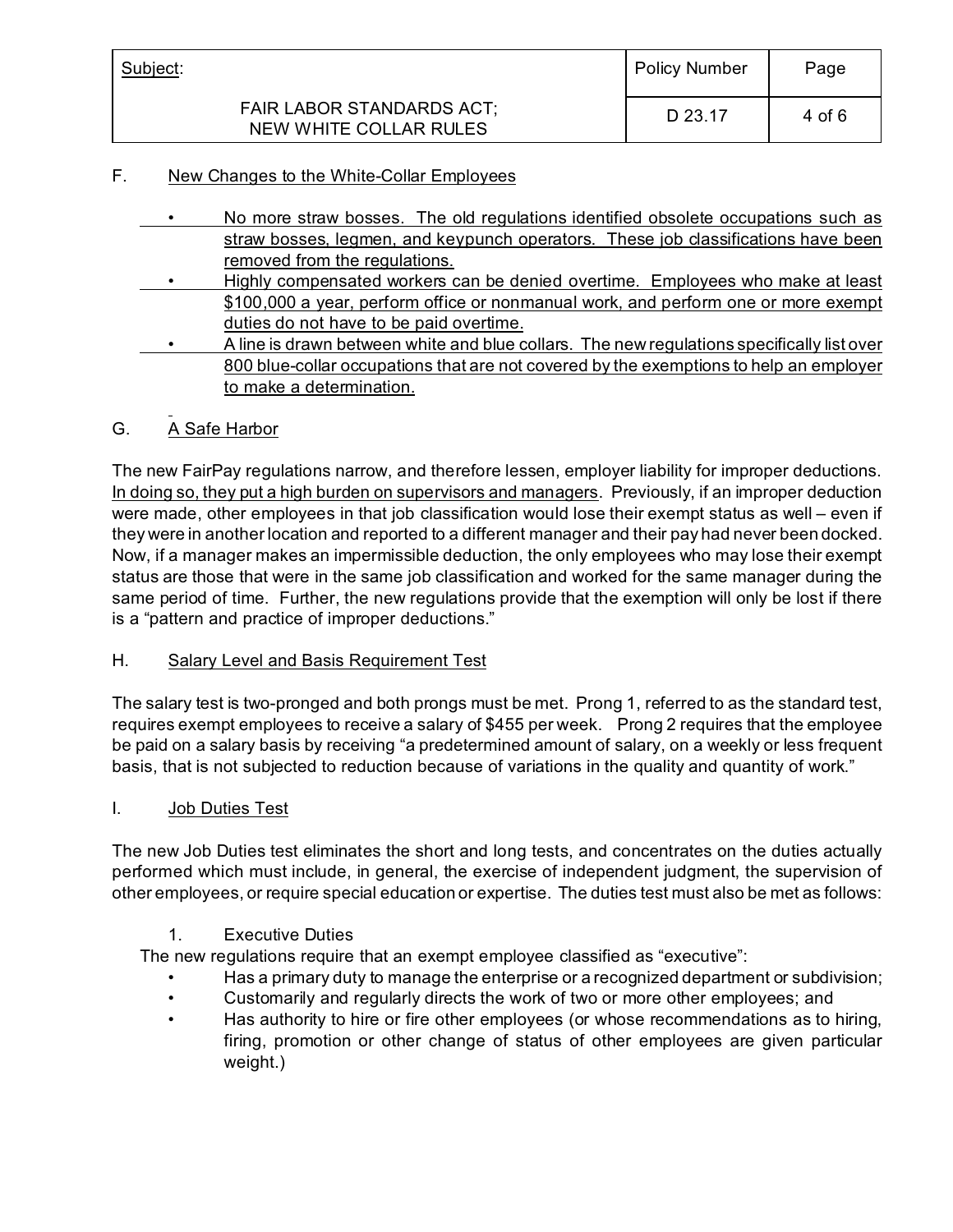| Subject:<br><b>FAIR LABOR STANDARDS ACT;</b><br>NEW WHITE COLLAR RULES | <b>Policy Number</b> | Page       |
|------------------------------------------------------------------------|----------------------|------------|
|                                                                        | D 23.17              | $5$ of $6$ |

2. Administrative Duties

The new regulations require that an exempt employee classified as "administrative":

- Has a primary duty of performing office or non-manual work directly related to the management or general business operations of the employer or the employer's customers; and
- Holds a "position of responsibility" with the employer, defined as either (i) performing work of substantial importance or (ii) performing work requiring a high level of skill or training.
- 3. Professional Duties

The new regulations require that an exempt employee classified as "professional":

- For learned professionals, have a primary duty of performing office or non-manual work requiring knowledge of an advanced type in a field of science or learning customarily acquired by a prolonged course of specialized intellectual instruction and work experience. (There is no salary requirement for physicians and other medical practitioners or lawyers.)
- For creative professionals, have a primary duty of performing work requiring invention, imagination, originality or talent in a recognized field of artistic or creative endeavor.
- 4. Computer Employees

The new regulations require that an employee classified as exempt as a computer software employee:

• Has (1) a primary duty of (i) application of systems analysis techniques and procedures, including consulting with users to determine hardware, software or system functional applications; or (ii) design, development, documentation, analysis, creation, testing, or modification of computer systems and programs, including prototypes, based on and related to user or system design specifications; or (iii) design, documentation, testing, creation or modification of computer programs related to machine operating systems; or (iv) a combination of duties described in (i), (ii), and (iii), the performance of which requires the same level of skills; and (2) employed as a computer systems analyst, computer programmer, software engineer, or other similarly skilled worker in the computer field.

# Effective Date

This policy is effective retroactively to August 23, 2004 to coincide with the effective date for the new FairPay regulations.

References: Public Safety Law Update 29 CFR §514 Fair Labor Standards Act Merit System Rules and Personnel Policies

Adopted by the Board of Supervisors: September 7,